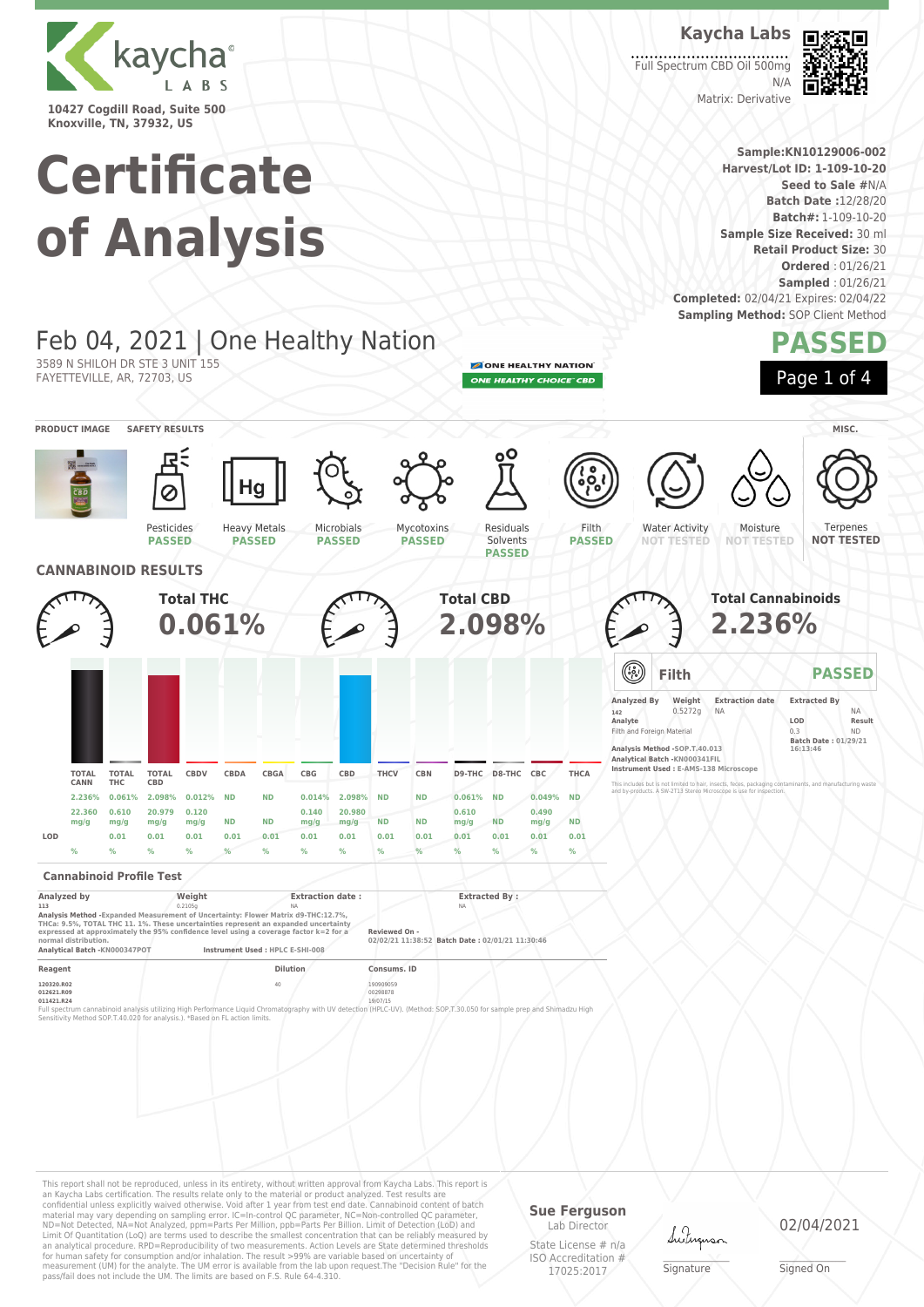

**10427 Cogdill Road, Suite 500 Knoxville, TN, 37932, US**

**Kaycha Labs**

Full Spectrum CBD Oil 500mg N/A Matrix : Derivative



## **Certificate of Analysis MANAWAPASSED**

### **One Healthy Nation**

3589 N SHILOH DR STE 3 UNIT 155 FAYETTEVILLE, AR, 72703, US **Telephone:**(888) 401-2205 **Email:** help@onehealthynation.com **Sample :KN10129006-002 Harvest/LOT ID:1-109-10-20 Batch# :** 1-109-10-20 **Sampled :** 01/26/21

**Ordered :** 01/26/21

**Sample Size Received :** 30 ml **Completed :** 02/04/21**Expires:** 02/04/22 **Sample Method : SOP Client Method** 



## $\circ$

## **Pesticides PASSED**

| <b>Pesticides</b>           | LOD  | Units | <b>Action Level</b> | Result    |
|-----------------------------|------|-------|---------------------|-----------|
| <b>ABAMECTIN B1A</b>        | 0.05 | ppm   | 0.1                 | ND.       |
| <b>ACEPHATE</b>             | 0.05 | ppm   | 0.1                 | <b>ND</b> |
| ACEQUINOCYL                 | 0.05 | ppm   | 0.1                 | <b>ND</b> |
| <b>ACETAMIPRID</b>          | 0.05 | ppm   | 0.1                 | <b>ND</b> |
| <b>ALDICARB</b>             | 0.05 | ppm   | 0.1                 | <b>ND</b> |
| <b>AZOXYSTROBIN</b>         | 0.05 | ppm   | 0.1                 | <b>ND</b> |
| <b>BIFENAZATE</b>           | 0.05 | ppm   | 0.1                 | <b>ND</b> |
| <b>BIFENTHRIN</b>           | 0.05 | ppm   | 0.1                 | <b>ND</b> |
| <b>BOSCALID</b>             | 0.05 | ppm   | 0.1                 | <b>ND</b> |
| CARBARYL                    | 0.05 | ppm   | 0.5                 | <b>ND</b> |
| CARBOFURAN                  | 0.05 | ppm   | 0.1                 | <b>ND</b> |
| CHLORANTRANILIPROLE         | 0.05 | ppm   | 1                   | <b>ND</b> |
| <b>CHLORMEOUAT CHLORIDE</b> | 0.05 | ppm   | 1                   | <b>ND</b> |
| <b>CHLORPYRIFOS</b>         | 0.05 | ppm   | 0.1                 | <b>ND</b> |
| <b>CLOFENTEZINE</b>         | 0.10 | ppm   | 0.1                 | <b>ND</b> |
| COUMAPHOS                   | 0.05 | ppm   | 0.1                 | <b>ND</b> |
| CYPERMETHRIN                | 0.05 | ppm   | 0.5                 | <b>ND</b> |
| <b>DAMINOZIDE</b>           | 0.05 | ppm   | 0.1                 | <b>ND</b> |
| <b>DIAZANON</b>             | 0.05 | ppm   | 0.1                 | <b>ND</b> |
| <b>DICHLORVOS</b>           | 0.05 | ppm   | 0.1                 | <b>ND</b> |
| <b>DIMETHOATE</b>           | 0.05 | ppm   | 0.1                 | <b>ND</b> |
| <b>DIMETHOMORPH</b>         | 0.10 | ppm   | 0.2                 | <b>ND</b> |
| <b>ETHOPROPHOS</b>          | 0.05 | ppm   | 0.1                 | <b>ND</b> |
| <b>ETOFENPROX</b>           | 0.05 | ppm   | 0.1                 | <b>ND</b> |
| <b>ETOXAZOLE</b>            | 0.05 | ppm   | 0.1                 | <b>ND</b> |
| FENHEXAMID                  | 0.05 | ppm   | 0.1                 | <b>ND</b> |
| <b>FENOXYCARB</b>           | 0.05 | ppm   | 0.1                 | <b>ND</b> |
| FENPYROXIMATE               | 0.05 | ppm   | 0.1                 | <b>ND</b> |
| <b>FIPRONIL</b>             | 0.05 | ppm   | 0.1                 | <b>ND</b> |
| <b>FLONICAMID</b>           | 0.05 | ppm   | 0.1                 | <b>ND</b> |
| <b>FLUDIOXONIL</b>          | 0.05 | ppm   | 0.1                 | <b>ND</b> |
| HEXYTHIAZOX                 | 0.05 | ppm   | 0.1                 | <b>ND</b> |
| <b>IMAZALIL</b>             | 0.05 | ppm   | 0.1                 | <b>ND</b> |
| <b>IMIDACLOPRID</b>         | 0.05 | ppm   | 0.4                 | <b>ND</b> |
| <b>KRESOXIM-METHYL</b>      | 0.05 | ppm   | 0.1                 | <b>ND</b> |
| <b>MALATHION</b>            | 0.05 | ppm   | 0.2                 | <b>ND</b> |
| METALAXYL                   | 0.05 | ppm   | 0.1                 | <b>ND</b> |
| <b>METHIOCARB</b>           | 0.05 | ppm   | 0.1                 | <b>ND</b> |
| <b>METHOMYL</b>             | 0.05 | ppm   | 0.1                 | <b>ND</b> |
| <b>MEVINPHOS</b>            | 0.05 | ppm   | 0.1                 | <b>ND</b> |
| MYCLOBUTANIL                | 0.05 | ppm   | 0.1                 | <b>ND</b> |
| NALED                       | 0.05 | ppm   | 0.25                | <b>ND</b> |
| OXAMYL                      | 0.05 | ppm   | 0.5                 | <b>ND</b> |
| PACLOBUTRAZOL               | 0.05 | ppm   | 0.1                 | <b>ND</b> |
| <b>PERMETHRINS</b>          | 0.05 | ppm   | 0.1                 | <b>ND</b> |
|                             |      |       |                     |           |

| <b>Pesticides</b>                                                   | <b>LOD</b>        | <b>Units</b>                                | <b>Action Level</b> | Result              |
|---------------------------------------------------------------------|-------------------|---------------------------------------------|---------------------|---------------------|
| PIPERONYL BUTOXIDE                                                  | 0.05              | ppm                                         | 3                   | <b>ND</b>           |
| <b>PRALLETHRIN</b>                                                  | 0.05              | ppm                                         | 0.1                 | <b>ND</b>           |
| <b>PROPICONAZOLE</b>                                                | 0.05              | ppm                                         | 0.1                 | <b>ND</b>           |
| <b>PROPOXUR</b>                                                     | 0.05              | ppm                                         | 0.1                 | <b>ND</b>           |
| <b>PYRETHRINS</b>                                                   | 0.05              | ppm                                         | 0.5                 | <b>ND</b>           |
| <b>PYRIDABEN</b>                                                    | 0.10              | ppm                                         | 0.2                 | <b>ND</b>           |
| SPINETORAM                                                          | 0.05              | ppm                                         | 0.2                 | <b>ND</b>           |
| SPINOSAD (SPINOSYN A)                                               | 0.02              | ppm                                         | 0.1                 | <b>ND</b>           |
| SPINOSAD (SPINOSYN D)                                               | 0.02              | ppm                                         | 0.1                 | <b>ND</b>           |
| <b>SPIROMESIFEN</b>                                                 | 0.05              | ppm                                         | 0.1                 | <b>ND</b>           |
| SPIROTETRAMAT                                                       | 0.05              | ppm                                         | 0.1                 | <b>ND</b>           |
| SPIROXAMINE                                                         | 0.05              | ppm                                         | 0.1                 | <b>ND</b>           |
| <b>TEBUCONAZOLE</b>                                                 | 0.05              | ppm                                         | 0.1                 | <b>ND</b>           |
| <b>THIACLOPRID</b>                                                  | 0.05              | ppm                                         | 0.1                 | <b>ND</b>           |
| ΤΗΙΑΜΕΤΗΟΧΑΜ                                                        | 0.05              | ppm                                         | 0.5                 | <b>ND</b>           |
| <b>TRIFLOXYSTROBIN</b>                                              | 0.05              | ppm                                         | 0.1                 | <b>ND</b>           |
| á<br><b>Pesticides</b>                                              |                   |                                             |                     | <b>PASSED</b>       |
| Analyzed by<br>143<br>Analysis Method - SOP.T.30.060, SOP.T.40.060, | Weight<br>1.0162g | <b>Extraction date</b><br>02/01/21 10:02:10 | 143                 | <b>Extracted By</b> |

**Analysis Method - SOP.T.30.060, SOP.T.40.060 , Analytical Batch - KN000345PES Instrument Used : E-SHI-125 Pesticides**

**Running On : 02/01/21 17:35:20 Batch Date : 02/01/21 10:27:03 Reagent Dilution Dilution Consums. ID** 

20<br>Pesticide screen is performed using LC-MS which can screen down to below single digit ppb concentrations<br>for regulated Pesticides. Currently we analyze for 57 Pesticides. (Method: SOP.T.30.060 Sample Preparation<br>for Pes

This report shall not be reproduced, unless in its entirety, without written approval from Kaycha Labs. This report is<br>an Kaycha Labs certification. The results relate only to the materal or product analyzed. Test results

**Sue Ferguson** Lab Director

State License # n/a ISO Accreditation # 17025:2017

Lutun

\_\_\_\_\_\_\_\_\_\_\_\_\_\_\_\_\_\_\_ Signature

02/04/2021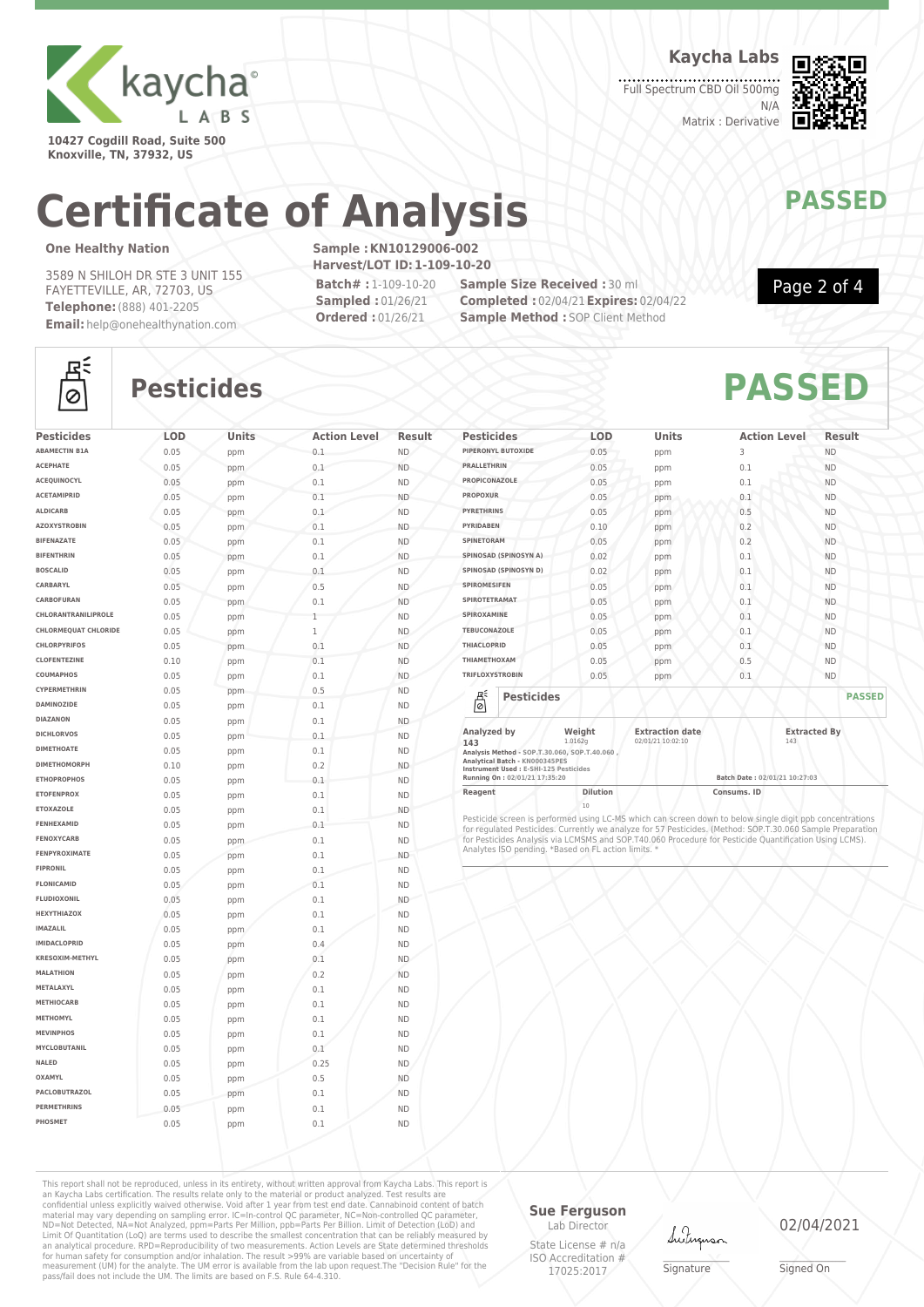

**10427 Cogdill Road, Suite 500 Knoxville, TN, 37932, US**

**Kaycha Labs**

Full Spectrum CBD Oil 500mg N/A Matrix : Derivative



Page 3 of 4

## **Certificate of Analysis MANAWAPASSED**

### **One Healthy Nation**

3589 N SHILOH DR STE 3 UNIT 155 FAYETTEVILLE, AR, 72703, US **Telephone:**(888) 401-2205 **Email:** help@onehealthynation.com **Sample :KN10129006-002 Harvest/LOT ID:1-109-10-20 Batch# :** 1-109-10-20 **Sampled :** 01/26/21 **Ordered :** 01/26/21

**Sample Size Received :** 30 ml **Completed :** 02/04/21**Expires:** 02/04/22 **Sample Method : SOP Client Method** 



### **Residual Solvents PASSED**

| Solvent                                    | <b>LOD</b> | <b>Units</b> | Action<br>Level<br>(PPM) | Pass/Fail   | Result    |
|--------------------------------------------|------------|--------------|--------------------------|-------------|-----------|
| <b>PROPANE</b>                             | 500        | ppm          | 5000                     | <b>PASS</b> | <b>ND</b> |
| <b>BUTANES (N-BUTANE)</b>                  | 500        | ppm          | 5000                     | <b>PASS</b> | <b>ND</b> |
| <b>METHANOL</b>                            | 25         | ppm          | 250                      | <b>PASS</b> | <b>ND</b> |
| <b>ETHYLENE OXIDE</b>                      | 0.5        | ppm          | 5                        | <b>PASS</b> | <b>ND</b> |
| <b>PENTANES (N-PENTANE)</b>                | 75         | ppm          | 750                      | <b>PASS</b> | <b>ND</b> |
| <b>ETHANOL</b>                             | 500        | ppm          | 5000                     | <b>PASS</b> | <b>ND</b> |
| <b>ETHYL ETHER</b>                         | 50         | ppm          | 500                      | <b>PASS</b> | <b>ND</b> |
| 1.1-DICHLOROETHENE                         | 0.8        | ppm          | 8                        | <b>PASS</b> | <b>ND</b> |
| <b>ACETONE</b>                             | 75         | ppm          | 750                      | <b>PASS</b> | <b>ND</b> |
| 2-PROPANOL                                 | 50         | ppm          | 500                      | <b>PASS</b> | <b>ND</b> |
| <b>ACETONITRILE</b>                        | 6          | ppm          | 60                       | <b>PASS</b> | <b>ND</b> |
| <b>DICHLOROMETHANE</b>                     | 12.5       | ppm          | 125                      | <b>PASS</b> | <b>ND</b> |
| <b>N-HEXANE</b>                            | 25         | ppm          | 250                      | <b>PASS</b> | <b>ND</b> |
| <b>ETHYL ACETATE</b>                       | 40         | ppm          | 400                      | <b>PASS</b> | <b>ND</b> |
| <b>CHLOROFORM</b>                          | 0.2        | ppm          | $\overline{2}$           | <b>PASS</b> | <b>ND</b> |
| <b>BENZENE</b>                             | 0.1        | ppm          | $\mathbf{1}$             | <b>PASS</b> | <b>ND</b> |
| 1.2-DICHLOROETHANE                         | 0.2        | ppm          | $\overline{2}$           | <b>PASS</b> | <b>ND</b> |
| <b>HEPTANE</b>                             | 500        | ppm          | 5000                     | <b>PASS</b> | <b>ND</b> |
| <b>TRICHLOROETHYLENE</b>                   | 2.5        | ppm          | 25                       | <b>PASS</b> | <b>ND</b> |
| <b>TOLUENE</b>                             | 15         | ppm          | 150                      | <b>PASS</b> | <b>ND</b> |
| XYLENES-M&P (1,3&1,4-<br>DIMETHYLBENZENE)  | 10         | ppm          | 150                      | <b>PASS</b> | <b>ND</b> |
| <b>XYLENES-O (1,2-</b><br>DIMETHYLBENZENE) | 5          | ppm          | 150                      | <b>PASS</b> | <b>ND</b> |

| oO                        | <b>Residual Solvents</b>                                                                                                          |                                                     | <b>PASSED</b>              |  |
|---------------------------|-----------------------------------------------------------------------------------------------------------------------------------|-----------------------------------------------------|----------------------------|--|
| <b>Analyzed by</b><br>138 | Weight<br>0.02314q                                                                                                                | <b>Extraction date</b><br>02/01/21 02:02:31         | <b>Extracted By</b><br>138 |  |
|                           | Analysis Method -SOP.T.40.032<br>Analytical Batch - KN000348SOL<br>Running On: 02/01/21 16:44:17<br>Batch Date: 02/01/21 11:39:36 | <b>Instrument Used: E-SHI-106 Residual Solvents</b> |                            |  |
| <b>Reagent</b>            | <b>Dilution</b>                                                                                                                   | <b>Consums, ID</b>                                  |                            |  |

Residual solvents screening is performed using GC-MS which can detect below single digit ppm concentrations. Currently we analyze for 22 residual solvents. (Method: SOP.T.40.032 Residual Solvents Analysis via GC-MS). Analytes ISO pending. \*Based on FL action limits.

This report shall not be reproduced, unless in its entirety, without written approval from Kaycha Labs. This report is<br>an Kaycha Labs certification. The results relate only to the materal or product analyzed. Test results

### **Sue Ferguson**

Lab Director State License # n/a ISO Accreditation # 17025:2017

Luting

\_\_\_\_\_\_\_\_\_\_\_\_\_\_\_\_\_\_\_ Signature

02/04/2021